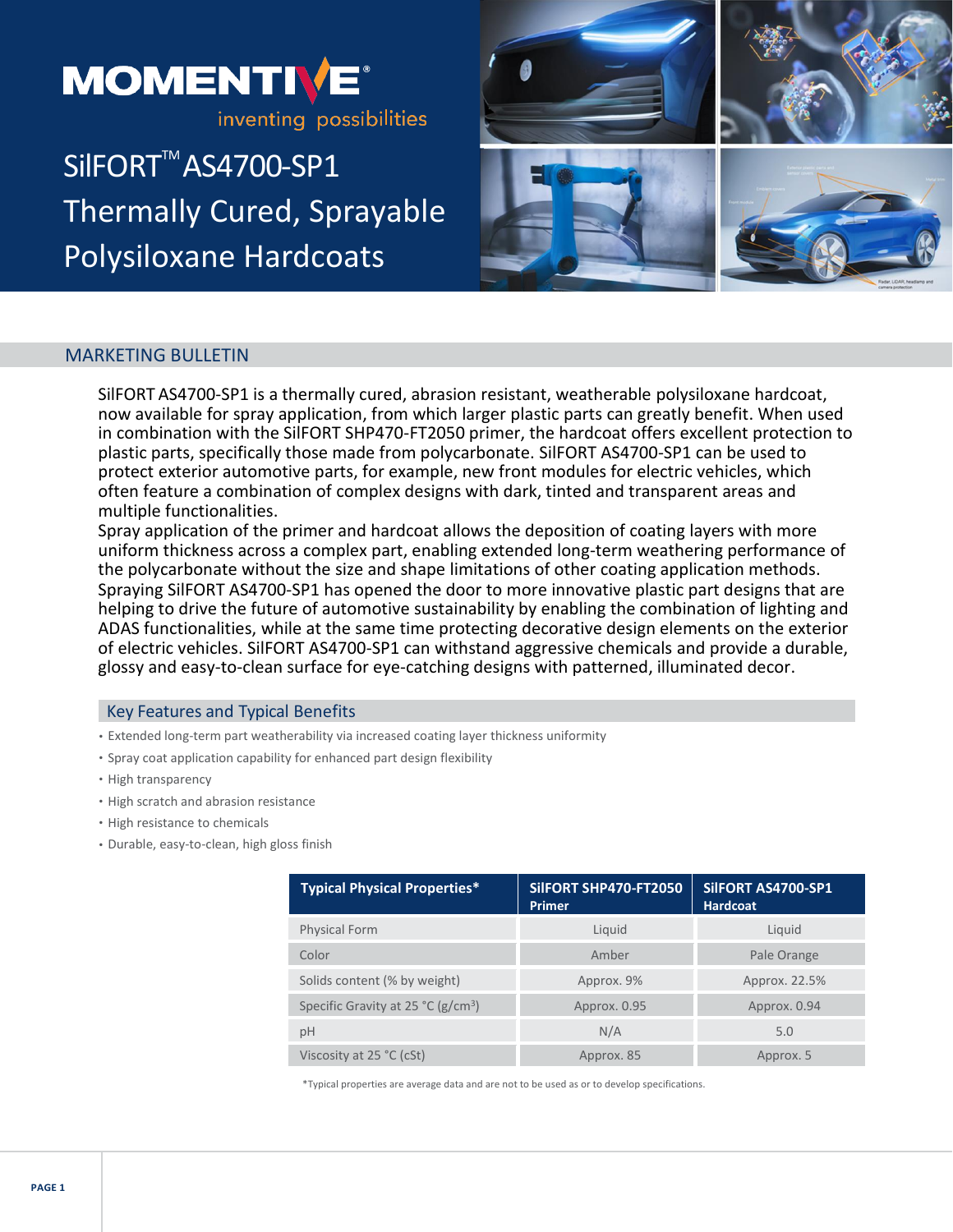## SilFORT AS4700-SP1 for Spray Applications

### *Greater uniformity of coating layer thickness*

Spray application of both the SilFORT SHP470-FT2050 primer and the SilFORT AS4700-SP1 hardcoat can allow a more even distribution of coating film thickness across a part. The challenges sometimes observed when using dip or flow coating techniques can be avoided by carefully controlling spray parameters and coating liquid viscosities. More narrow distribution of primer and hardcoat layer thicknesses on a part is key to achieving a coating system's optimal performance.

#### *Improved long-term part weatherability*

UV-radiation can damage plastic substrates, especially polycarbonate. The longevity of the protection against UV damage that SilFORT AS4700 coating systems can provide depends to a large extent on the thickness of both primer and hardcoat layers. The more uniform these thicknesses are, and the more accurately the thickness specification targets are met, the longer a coating system can resist physical and chemical degradation, and therefore protect the coated part for a longer period. SilFORT AS4700 can withstand the harshest of (test) environments and offers outstanding longevity of its protective function and the durability of coated parts. Accelerated weathering testing conducted at our state-of-the-art application development center in Leverkusen, Germany, in conjunction with actual outdoor weathering, yielded predictive data showing that the lifetime of SilFORT AS4700 coated parts under Florida conditions can go beyond 5 years on black parts, and can go beyond 10 years on transparent parts.



#### SilFORT AS4700-SP1 for Automotive Front Modules

#### *Enhanced flexibility in part design*



Because of the outstanding coating thickness uniformity that can be achieved with SilFORT AS4700-SP1 by spray application, ever bigger and more complex parts can be designed using a polycarbonate substrate. This allows designers to create shapes and to integrate features that would be difficult or impossible to coat otherwise. Flow issues around holes can be avoided and stronger curvatures can be dealt with. Thus, potential advantages that polycarbonate offers in vehicle design can be explored more deeply than previously possible. With front modules of electric vehicles, for example, where no large air inlet is required, designers are expressing their design language more freely with more eye-catching concepts for illuminated decor and patterned surfaces.

#### *Compatibility with ADAS functionalities*

The front of a vehicle is a prime location for integration of ADAS functionalities.Whether camera, LiDAR or radar, the combination of polycarbonate plastic with the SilFORT AS4700 hardcoat systems has shown excellent transmission of the electromagnetic signals for these sensor technologies. By smoothing of native, injection molded substrate surfaces, the overall transmission rates of LiDAR waves at 905nm can be shown to increase. These gains can be as high as 8% depending on the initial surface roughness, coating system type and whether one, or both sides of a panel are coated. Thus, polycarbonate front modules of electric vehicles with incorporated ADAS functionalities that are protected with SilFORT AS4700, can support safe and sustainable mobility.

#### **Light Transmission @905nm Through Coated Polycarbonate\***

| <b>SilFORT Coating Type</b> | <b>Sides Coated</b> | <b>Single Pass of Light</b> |
|-----------------------------|---------------------|-----------------------------|
| Uncoated Polycarbonate      | N/A                 | 88.9%                       |
| UVHC3000K                   | Single              | 90.7%                       |
| <b>PHC587C2</b>             | Single              | 91.4%                       |
| <b>PHC587C2</b>             | Double              | 92.8%                       |
| AS4700                      | Single              | 91.7%                       |
| AS4700                      | Double              | 93.4%                       |

\*Makrolon AG2675ST, Color 978001, 3.0mm thickness. Data provided courtesy of Covestro AG.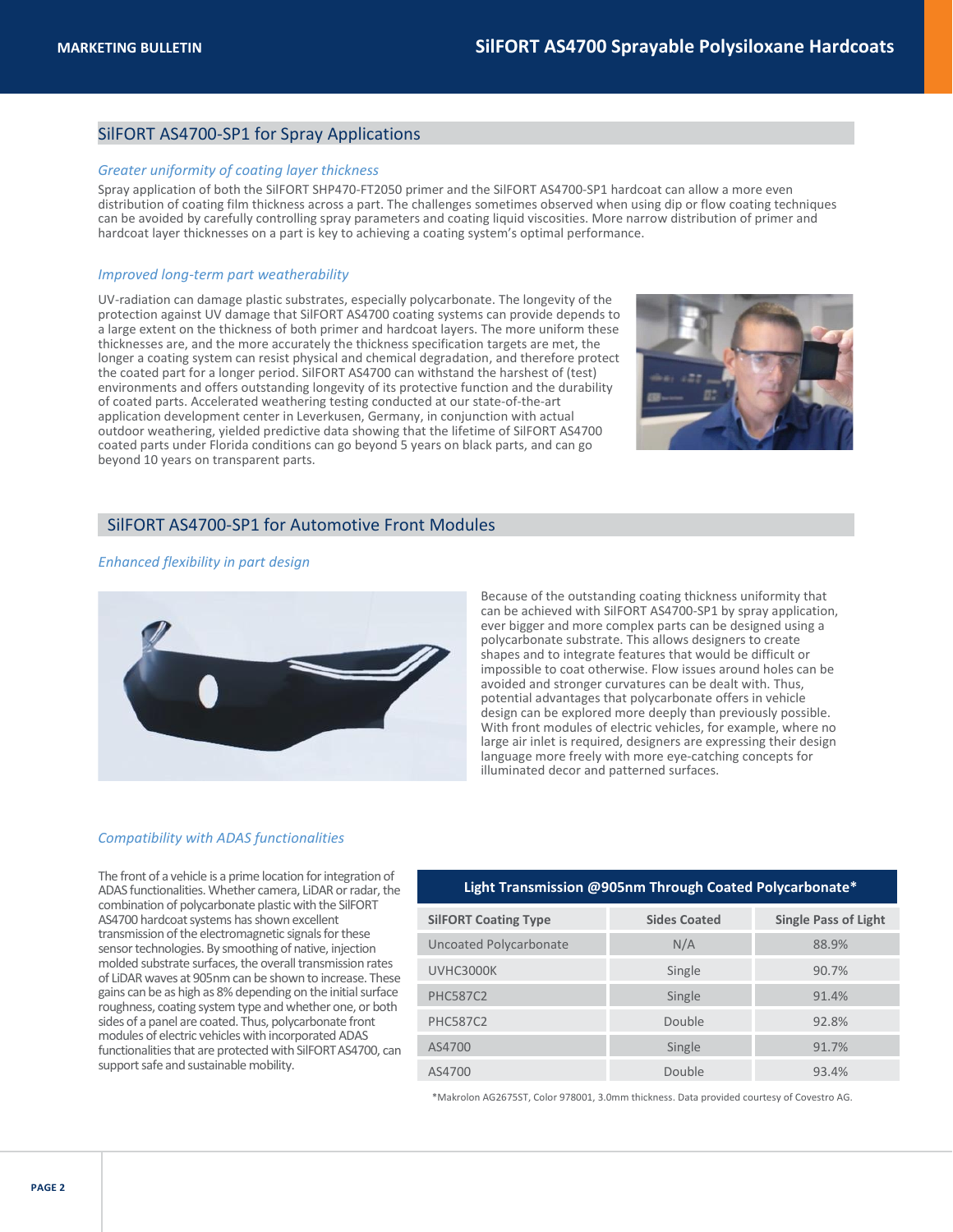## SilFORT AS4700-SP1 Abrasion and Stain Resistance

#### *Abrasion resistance*

| Typical Taber Abrasion Δ%Haze Values* of SilFORT Coating Systems |                     |               |  |  |
|------------------------------------------------------------------|---------------------|---------------|--|--|
| <b>SilFORT Coating Type</b>                                      | <b>Curing Type</b>  | Δ%Haze Value  |  |  |
| Uncoated Polycarbonate                                           | N/A                 | $>35\%$       |  |  |
| UVHC3000K                                                        | UV-Cure             | $5 - 8%$      |  |  |
| <b>UVHC5000</b>                                                  | UV-Cure             | <10%          |  |  |
| <b>PHC587C2</b>                                                  | <b>Thermal Cure</b> | $~4\%$        |  |  |
| AS4700-SP1                                                       | <b>Thermal Cure</b> | $~^{\sim}3\%$ |  |  |

SilFORT AS4700-SP1 can achieve benchmark abrasion resistance performance typical of other thermally cured systems in Momentive's portfolio. The Taber abrasion test reveals almost glass-like performance of just a few % delta Haze over that of glass. Moreover, the balanced, uniform thicknesses of primer and hardcoat of a 2-layer coating system, as achieved by spray coating, reduces the cracking propensity under mechanical loads.

\*CS-10F wheels, 500 cycles. Momentive test data. Actual results may vary.

#### *Stain resistance and cleanability*

The additive package of SilFORT AS4700-SP1 has been especially fine-tuned to allow the coating's visual and physical integrity to be maintained when exposed to aggressive chemicals. Even under harsh conditions, SilFORT AS4700-SP1's surface remained glossy and dirt-repelling, for example, at a 24-hour bake at 60°C with deposits of varying chemical compositions that resemble the likes of insect proteins and bird droppings. The picture to the right shows that the same protein smudge is very hard to remove from a UV-cured coating surface, whereas it is freely moving around on the thermally cured SilFORT AS4700-SP1 surface. The chemical's stains did not stick and were easy to wipe clean.

The high initial hydrophobicity of thermally cured polysiloxane surface structures also helps to ensure that water droplets easily run off a part's outside finish, further leading to less dirt adhesion and an easier-to-clean exterior surface. Such a benefit can be crucial to the sustained performance of sensitive electronics, such as ADAS sensors, that rely heavily on a coated polycarbonate cover that remains clean and glossy for longer.



## Application Development Support

Our team of well-trained coating experts can help you invent possibilities by turning exciting exterior designs into reality with a SilFORT protective coating that is right for your plastic substrate parts. With application development centers located around the world, our experts are there to help you find the right spray parameters or solvent compositions, optimize coating process settings, or to provide input on the design of your dedicated spray thermal cure coating line. Contact us to learn more! **www.momentive.com/hardcoats**